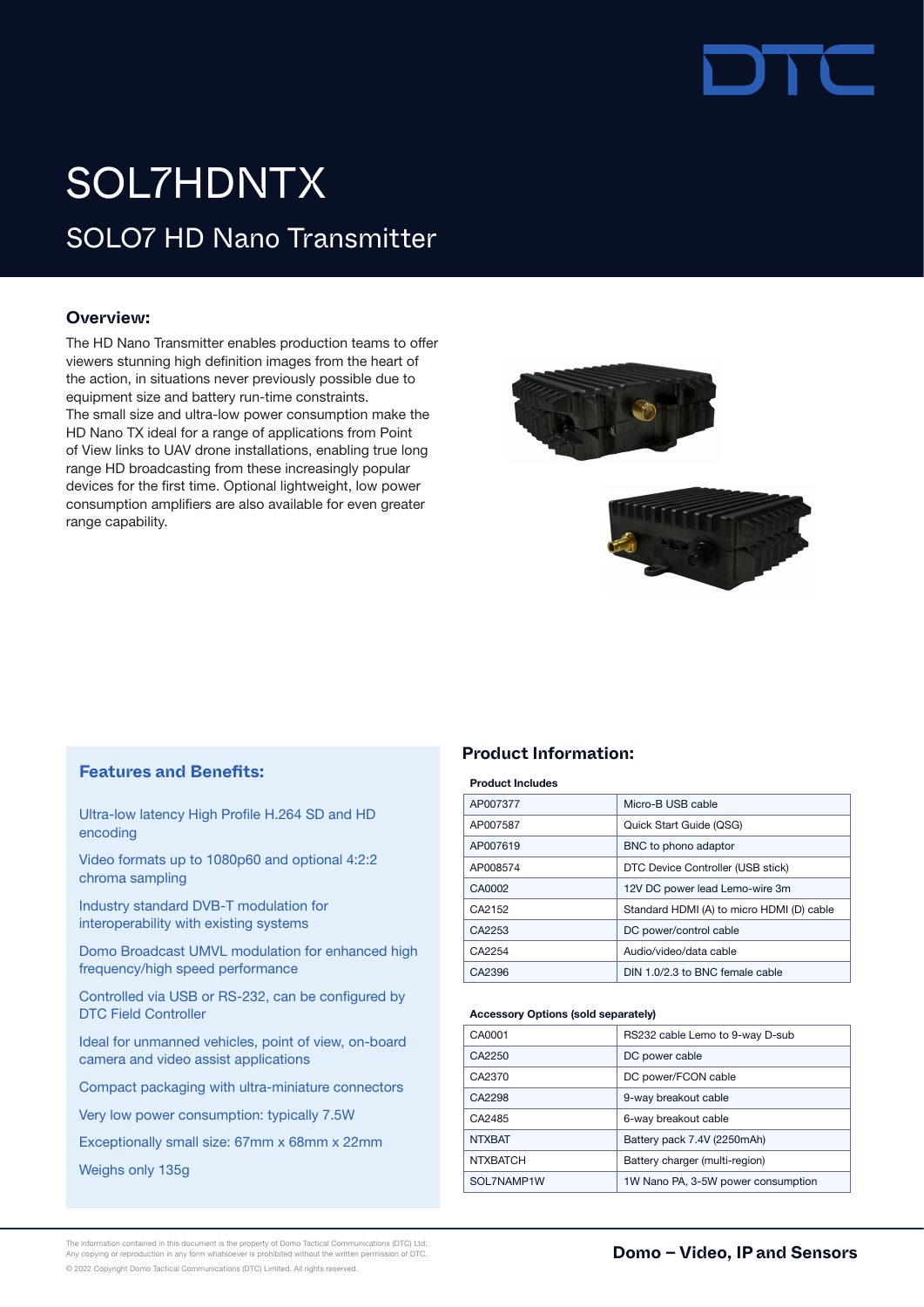# **TITLE**

### SOL7HDNTX

### SOLO7 HD Nano Transmitter

### **Technical Specification:**

IO

| <b>HDMI</b>        | Micro HDMI Type D                     |
|--------------------|---------------------------------------|
| SD/HD/3G-SDI / ASI | DIN 1.0/2.3 (or BNC via CA2396)       |
| Composite video    | 9-way tri-lobe (CA2254 yellow RCA)    |
| Stereo audio       | 9-way tri-lobe (CA2254 white/red RCA) |
| RS232 data         | 9-way tri-lobe (CA2254 4-pin OB Lemo) |
| Camera power       | 9-way tri-lobe (requires CA2298)      |
| S-Video            | 9-way tri-lobe (requires CA2298)      |
| Power              | 6-way circular (CA2253 4-pin OB Lemo) |
| RS232 control      | 6-way circular (CA2253 3-pin OB Lemo) |
| <b>USB control</b> | Micro-B USB                           |
| <b>RF</b> output   | SMA (100mW/50mW/10mW modes)           |
|                    |                                       |

### DVB-T Modulation

| DVB-T bandwidth       | 8MHz, 7MHz and 6MHz modes |
|-----------------------|---------------------------|
| DVB-T FEC             | 1/2, 2/3, 3/4, 5/6, 7/8   |
| DVB-T constellation   | QPSK, 16QAM, 64QAM        |
| DVB-T quard interval  | 1/4, 1/8, 1/16, 1/32      |
| <b>DVB-T</b> bitrates | 3.732Mbps to 31.668Mbps   |

### Narrowband/UMVL Modulation

| NB bandwidth           | 2.5MHz, 1.25MHz and 625kHz modes |
|------------------------|----------------------------------|
| UMVL bandwidth         | 8MHz, 7MHz and 6MHz modes        |
| <b>NB/UMVL FEC</b>     | 1/3, 2/3                         |
| NB/UMVL constellation  | QPSK, 16QAM, BPSK, 8PSK          |
| NB/UMVL quard interval | 1/8, 1/16                        |
| <b>NB</b> bitrates     | 144kbps to 4.879Mbps             |
| <b>UMVL</b> bitrates   | 1.317kbps to 14.869Mbps          |

| Video             |                                                                                                                                 |
|-------------------|---------------------------------------------------------------------------------------------------------------------------------|
| SD input format   | PAL, NTSC (with or without pedestal)<br>720x576i 50Hz<br>720x480i 59Hz                                                          |
| HD input format   | 1920x1080i 60/59 94/50Hz<br>1920x1080p 30/29.97/25/24/23.97Hz<br>1920x1080psf 30/29.97/25/24/23.97Hz<br>1280x720p 60/59.94/50Hz |
| 3G input format   | 1920x1080p 60/59.94/50Hz*<br>(via 3G-SDI level A/B only not HDMI)                                                               |
| H.264 compression | AVC/H 264/MPFG-4 Part 10<br>High profile level 4.0<br>4:2:0 or 4:2:2 (optional)                                                 |
| ASP compression   | ASP/MPFG-4 Part 2<br>with NB modulation and SD only                                                                             |
| Coding options    | Horizontal scaling of 3/4, 2/3, 1/2, 1/4<br>Vertical scaling of 1/2, 1/4<br>Sub-frame rate of 1/2, 1/4, 1/8, 1/24               |
| Encoder delay     | 1s to 10ms (mode dependent)                                                                                                     |
| Encoder bitrates  | 0.25Mbps to 32Mbps                                                                                                              |
|                   |                                                                                                                                 |

### Audio

| Analogue audio input     | Analogue stereo pair or differential mono<br>+4dBu max input level (up to 63dB gain)        |
|--------------------------|---------------------------------------------------------------------------------------------|
| Analogue microphone bias | Off or 2V selectable                                                                        |
| Digital audio input      | SD/HD/3G-SDI 2 digital stereo pairs<br>HDMI 1 digital stereo pair                           |
| Sample rate              | 32kHz, 48kHz                                                                                |
| Coding modes             | 4 channels stereo or mono<br>MPEG audio layer 1 64-448kbps<br>MPEG audio layer 2 32-384kbps |